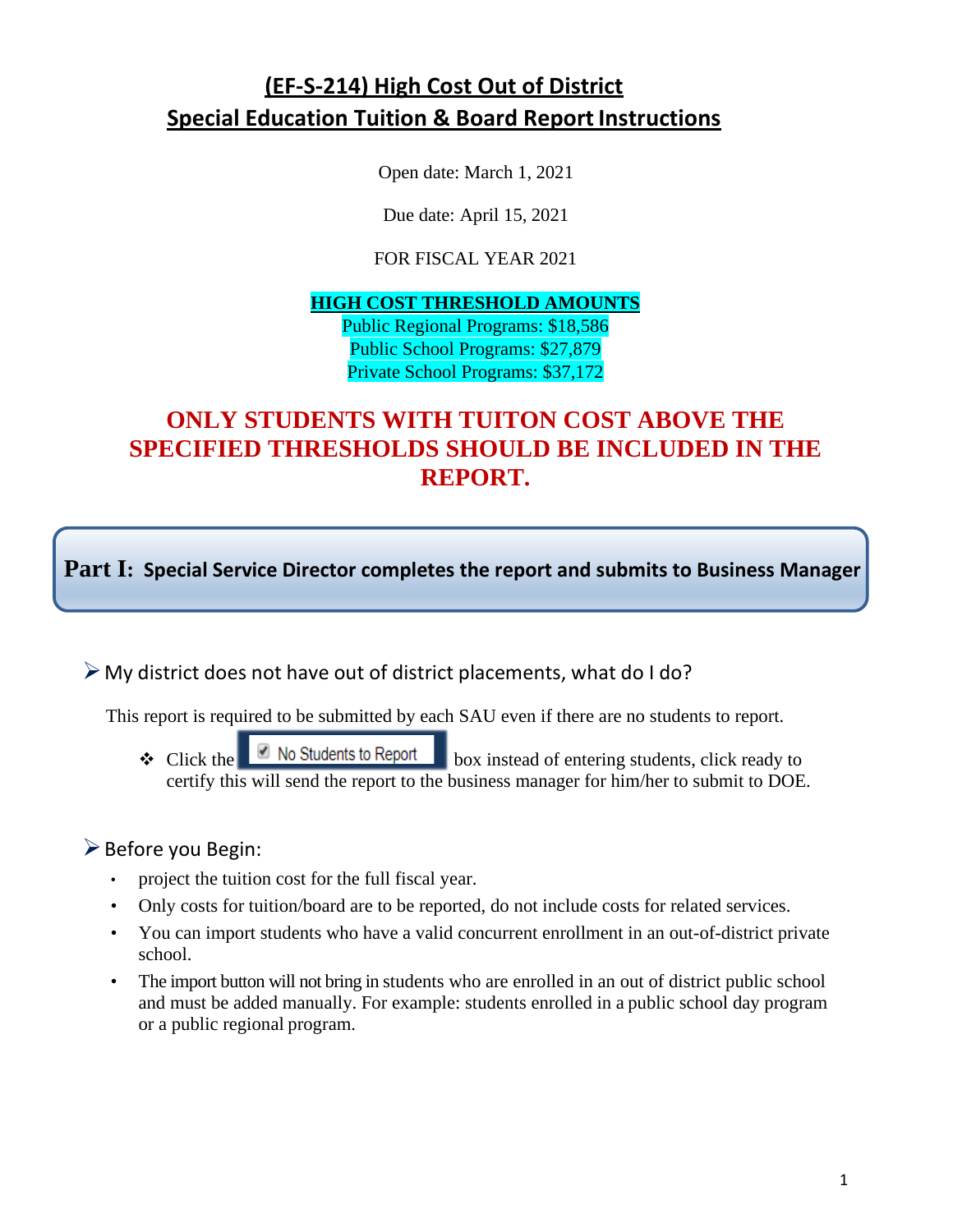# **Enter tuition data**

## **Step 1. Compile a list of students.**

*Hint\* Gather information before the report is open for data entry.*

Please compile a list of your SAU's students who are in an out-of-district placement for the current school year for which your SAU paid Special Education tuition and board. The list should include the following required information:

- o State student ID number
- o Complete student name
- o Student's Date of Birth
- o Name of entity that the student has been placed
- o Special Education tuition and board costs for these students, do not include related costs
- o and, if costs were paid with local funds or federal funds

### **Step 2. Log into the NEO system**

Personnel with the role of "Special Education" who has already established a username and password may access this report in the NEO system by following the link below.

#### <https://neo.maine.gov/DOE/NEO/Accounts/>

Personnel with the role of "Special Education" who have not established a username and password must request a NEO – special education modular username and password by emailing a request to [MEDMS.Helpdesk@maine.gov.](mailto:MEDMS.Helpdesk@maine.gov)

### **Step 3. Click on the Special Education tab.**

#### **Step 4. Click on Forms.**

## **Step 5. Click on EF-S-214.**

**\***If you are responsible for more than one SAU, choose the School Administrative Unit for which you are reporting.

#### **Step 6. Click "Create" in the Navigation Column**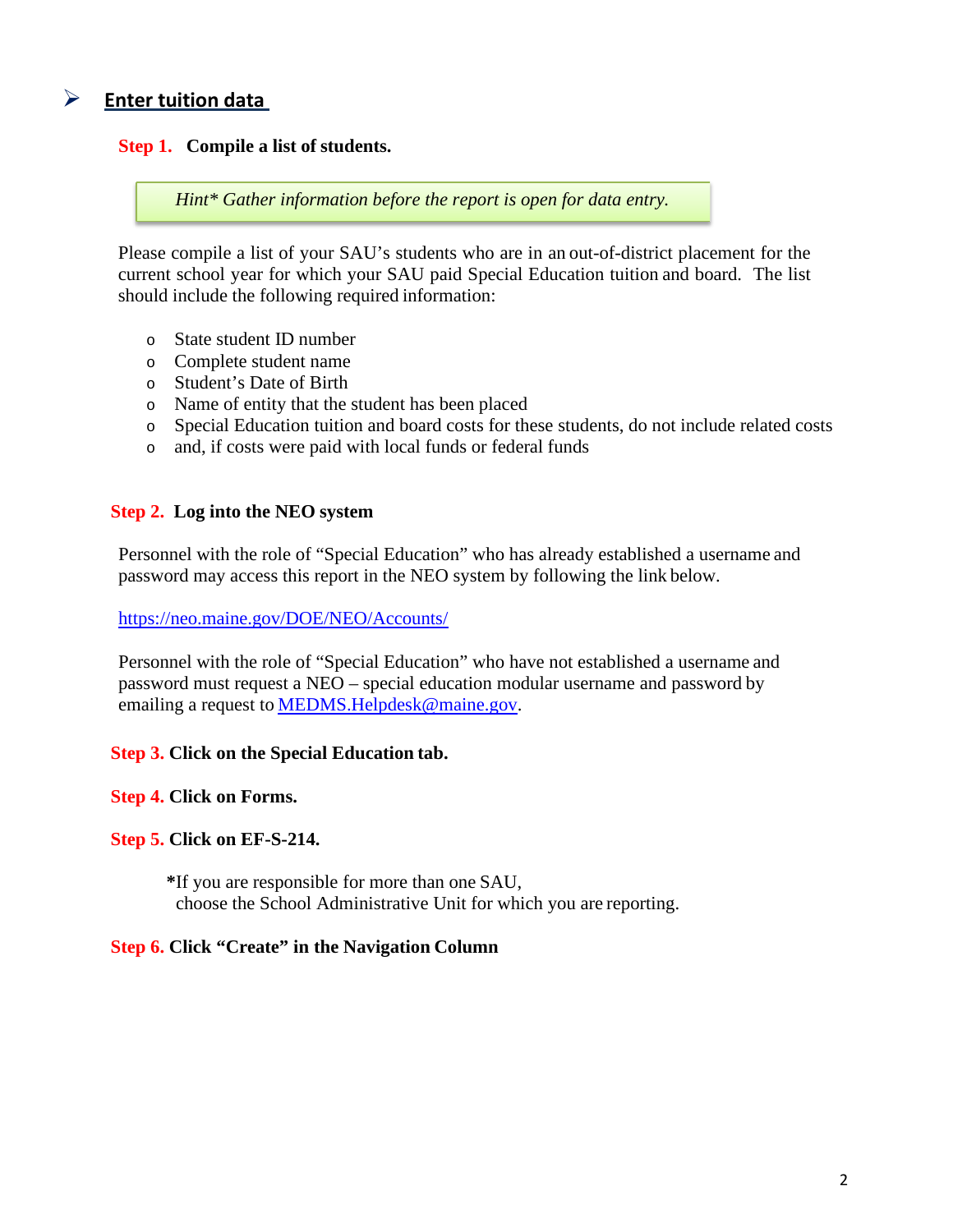## **Step 7. Add Students**

This can be done two ways:

1. Some students may be imported by using the **"Import Out Placements"** button,

Click on the "Import Out Placements" button, this will import the student who have a valid concurrent enrollment.



once the data has been imported please check for accuracy and delete students who the SAU did not pay tuition and/or board for.

2. Click **"Add Student"** Add Student

> Enter the student's State ID and click "**Search"**. NEO will populate the students name and date of birth. Verify that the student populated is the correct student information.

**Step 8.** Select the student's placement from the "Attending District/Program" drop down list.

\*\*\*\*\* If the correct placement is not in the drop-down list it is very likely that the student does not have a valid concurrent enrollment. You will not be able to list the student without a valid concurrent enrollment. \*\*\*\*\*

**Step 9.** Choose the appropriate column (Elementary/Secondary) to enter tuition and board expenditure totals for that student's placement. *Do not include related services or "regular" education expenditures.*

- Local Funds Elementary (Pre-K-8th grade)
- Local Funds Secondary (Grades 9-12)
- Federal Funds Elementary (Pre-K-8th grade)
- Federal Funds– Secondary (Grades 9-12)

**Step 10.** Only add students that meet the specific placement and threshold criteria below:

**HIGH COST THRESHOLD AMOUNTS**

Public Regional Programs: \$18,586.00 Public School Programs: \$27,879.00 Private School Programs: \$37,172.00

\*Continue to add students and their placements as needed\*

*Hint\* Click the "Save as Draft" button often. The session will time out after a period of time; if you haven't saved your data before the session times-out, the data will be lost. Please save often!*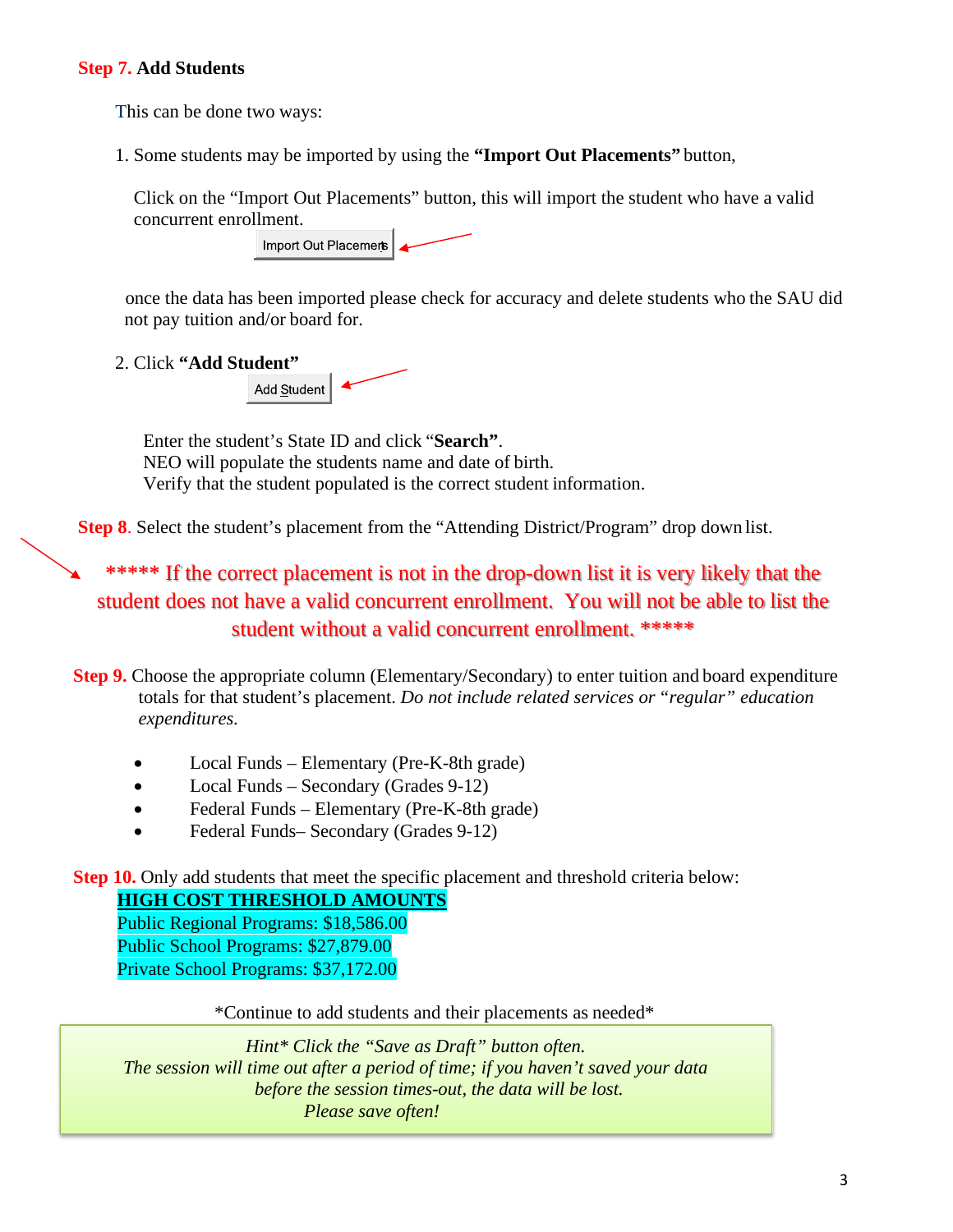**Step 11.** Once you are confident that the data is correct please consult with your Business manager to reconcile with his/her Special Education Tuition/Board Expenditures reported in NEO financials, click "Ready to Certify"



**\*\* Special Service Director is the only role that can click "Ready To Certify" \*\***

**Step 12.** Contact your business manager and let him/her know that the EF-S-214 has been entered and ready for him/her to certify and submit to DOE.

## **Step 13. Click "Ready to Certify" → send to business manager**

# **Part II: Business Manager Certifies and Submits to Maine DOE**

|  | $\begin{array}{ccccccccccccccccc} \downarrow & & \downarrow & & \downarrow & & \downarrow & & \downarrow & & \downarrow & & \downarrow \end{array}$ |  |  |
|--|-----------------------------------------------------------------------------------------------------------------------------------------------------|--|--|